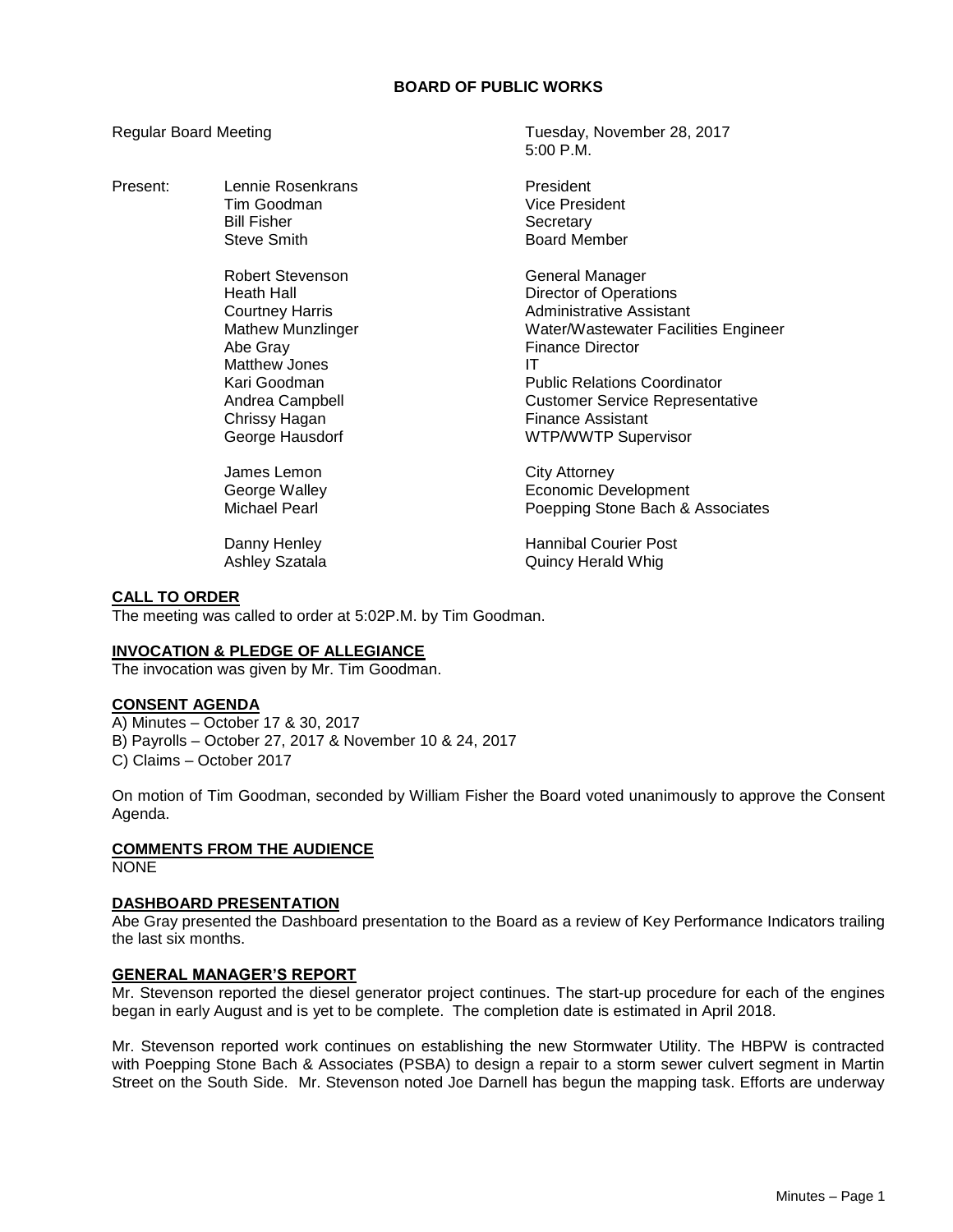to obtain maintenance easements for the conduit that passes under the St. Elizabeth Hospital property while it is temporarily owned by the City.

Mr. Stevenson reported Unit 2 at Prairie State had a planned fall outage that was completed on October 17, 2017. Both units are available for full load operation.

Kari Goodman reported Administrative staff celebrated Bosses Day during the month of October with breakfast for all supervisors and foremen.

Mr. Stevenson reported the SCADA vacancy was filled by Mathew Findlay. The new Customer Service Representative, Kimberly Tischer has also filled the Business Office position.

### **OPERATION'S REPORT**

Heath Hall reported the Stormwater crew continues to work on various tasks required within the MS4 permit. Mr. Hall noted the Bear Creek Stream Cleanup on October 27th yielded 8,880 pounds of trash collected by 30 volunteers.

Heath Hall reported a meeting with Black & Veatch has been scheduled for December  $12<sup>th</sup>$  to discuss responsibilities of the HBPW and the City to move forward with the Stormwater Utility development.

Heath Hall reported PSBA continues work on the design of the repair to the Martin Street Stormsewer. The plans should be complete around the end of the year.

Heath Hall reported the Electric crew replaced a 34.5 kV (transmission loop) pole along Harrison Hill. The roadway was closed for most of the day for the installation for safety purposes. Mr. Hall noted it was a very significant pole with a lot of activity on it. The line crew was very efficient during the one day replacement project.

Heath Hall reported the underground boring contractor will begin work on the Highway 61 lighting project within the next few weeks.

Heath Hall reported the 12 month rolling availability rate continues to be good at 99.991%. The outages for the month were average with squirrels being the cause of most customer interruptions.

Heath Hall reported the Water crew replaced close to 200 feet of 2 inch galvanized line along Stephens Drive with new 2 inch PVC. The new main installation is complete and the crew will continue to replace the services within the next week.

Heath Hall reported the Sewer crew responded to a Sanitary Sewer Overflow (SSO) that occurred along Clover Road. Mr. Hall noted the main has since been excavated and the service was repaired.

Heath Hall reported the Water Treatment Plant biannual basin cleaning was completed for the year.

Heath Hall reported the Wastewater Treatment Plant continues to add bacteria into the sewer collection system to assist in reducing nocardia. The fats, oils, and grease concentrations are reducing in one of the lift stations and at the WWTP influent.

#### **FINANCIAL REPORT**

Abe Gray presented the Board with the financial results for the month of October 2017, year to date results, and key financial ratios.

# **PROJECTS REPORT**

Mathew Munzlinger presented the Board with an updated progress report of ongoing projects. This includes projects from the Water System and Water Treatment Plant, as well as the Sewer System and Wastewater Treatment Plant. Mr. Munzlinger noted the progress of these projects and studies is acceptable and will continue as weather permits.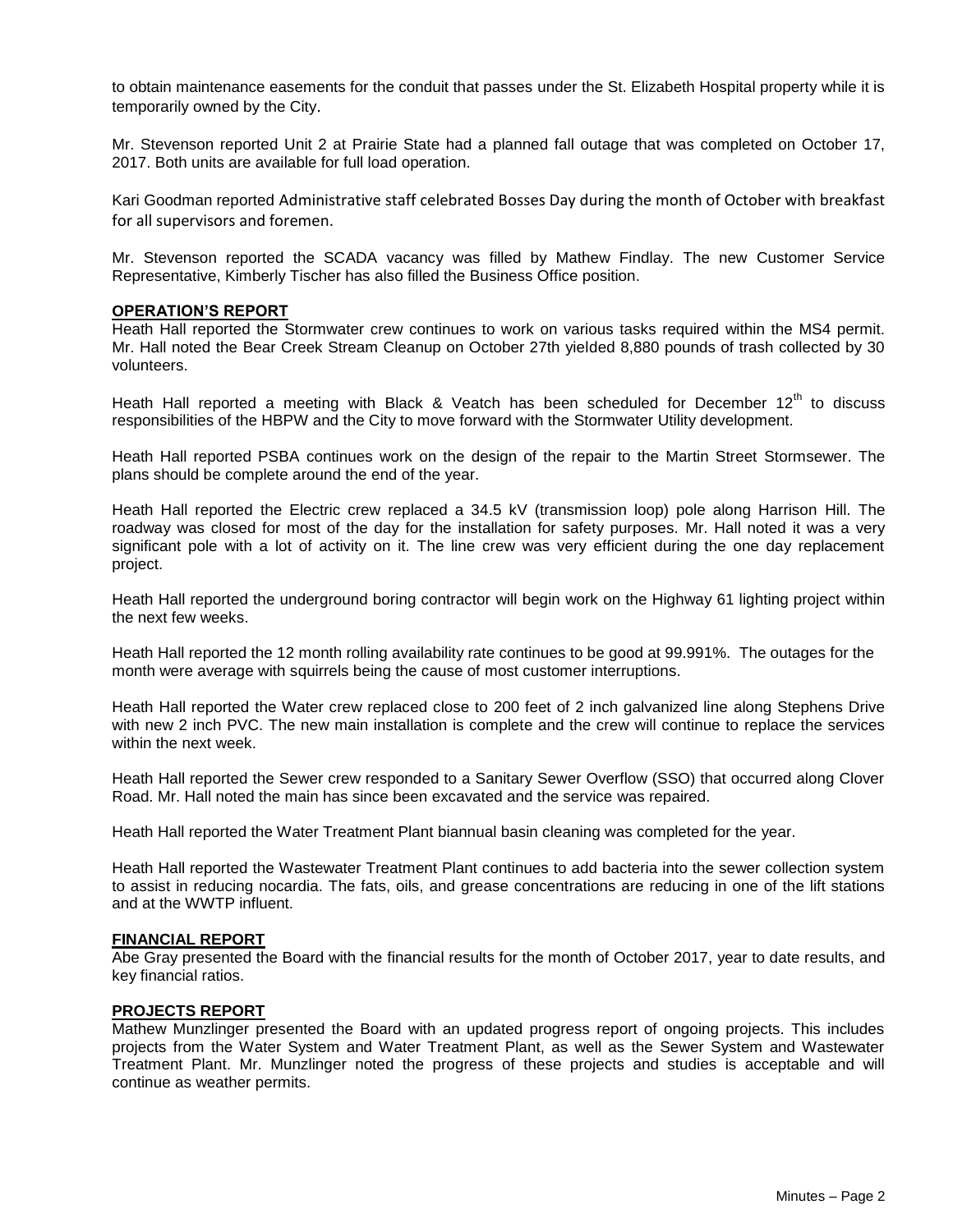# **OLD BUSINESS**

# **BLACK & VEATCH PROGRESS REPORT – BOB STEVENSON**

Mr. Stevenson reported Black and Veatch (B&V) continues to perform bench scale testing to determine the most effective solution to replacing chloramines. Within the last month Black and Veatch has continued to collect and analyze data from the GAC pilot test set-up at the Water Treatment Plant. B&V has begun drafting sections of their final report, and have been in phone contact with the Missouri Department of Natural Resources to review certain elements of their proposed design. Mr. Stevenson reported the GAC simulation testing continues with a second supplier of carbon. The first test with Calgon was inconclusive. B&V is waiting on test results from the second supplier. B&V has determined that a new and third alternative deserves a closer look due to the developing apparent costs of the GAC alternative. Mr. Stevenson noted besides Ozone treatment, B&V is now reviewing the feasibility of Reverse Osmosis systems. There are no conclusions or relative costs available for the City to consider yet with respect to any alternatives.

### **NEW BUSINESS**

## **WATER & SEWER DESIGN STANDARDS – MATT MUNZLINGER**

Matt Munzlinger reported as part of the updated Owner Supervised Program, the design standards for any new Water and Sewer improvements were updated as well. The documents show details of different components of the water system that are to be designed and installed whether it is an outside contractor or HBPW staff completing the installation. This is something that the personnel from both the Water and Sewer Departments were involved in during the document review. Mr. Munzlinger recommended the approval of the updated Water & Sewer Design Standards as presented.

On motion of Steve Smith, seconded by William Fisher the Board voted unanimously to approve the Water & Sewer Design Standards as presented.

### **BID AWARD WWTP BAR SCREENS – GEORGE HAUSDORF**

George Hausdorf & Michael Pearl presented the board with a bid from Irvinbilt Construction to replace the bar screens at the Wastewater Treatment Plant. George Hausdorf recommended approving the bid presented for \$449,700.00 with a \$50,000 contingency.

On motion of Steve Smith, seconded by William Fisher the Board voted unanimously to accept the Irvinbilt Construction bid as presented for \$449,700.00 with a \$50,000 contingency.

### **FY2017 AUDIT REPORT – STEVE BOGGIANO, WADE STABLES**

Steve Boggiano from Wade Stables presented the Board with the annual Audit results from the 2016-2017 fiscal year ending June 30, 2017. Mr. Boggiano noted overall the HBPW was found to be compliant, noting all findings in the report were materially correct.

On motion of William Fisher, seconded by Steve Smith the Board voted unanimously to accept the FY2017 Audit Report as presented.

#### **SPECIAL REPORTS**

# **TRAVEL REPORT – KARI GOODMAN**

Kari Goodman reported she attended the 2017 American Public Power Association's Customer Connections Conference in Sacramento, CA on November 5th-8th. Mrs. Goodman noted this is the fourth year she has attended the conference.

# **CITY ATTORNEY – PENDING MATTERS**

NONE

# **GENERAL DISCUSSION**

#### BOARD ORIENTATION – POLICY MANUAL

Mr. Stevenson and Matthew Jones presented the Board Members with education on the Policy Manual including all board approved policies and an overview of information. Kari Goodman presented information regarding the Key Accounts program that she will be coordinating to collaborate with selected Key Account customers.